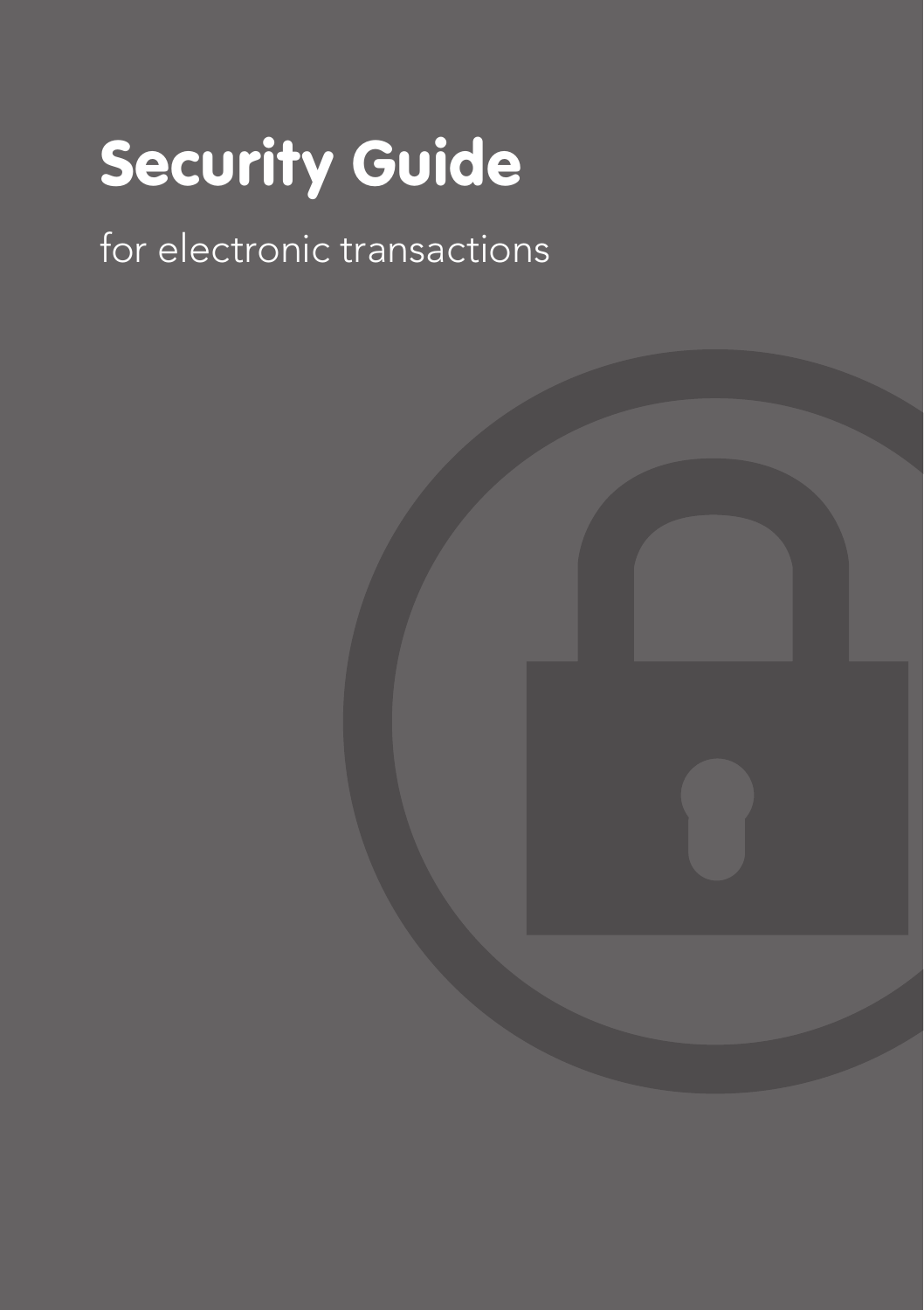Teachers Mutual Bank Limited has always been committed to safeguarding your personal details, money and financial transactions. We protect you with industry leading security systems, transaction monitoring and fraud prevention tools so you can enjoy a secure electronic banking experience.

Electronic banking transactions occur when you deposit, withdraw or transfer money from your account using the following methods:

- Cards
	- Visa Debit card
	- Credit Card
- Phone banking
- Online banking
	- Internet banking
	- Mobile banking
	- Pay anyone

You can protect your electronic transactions and account information by using the security tips in this guide.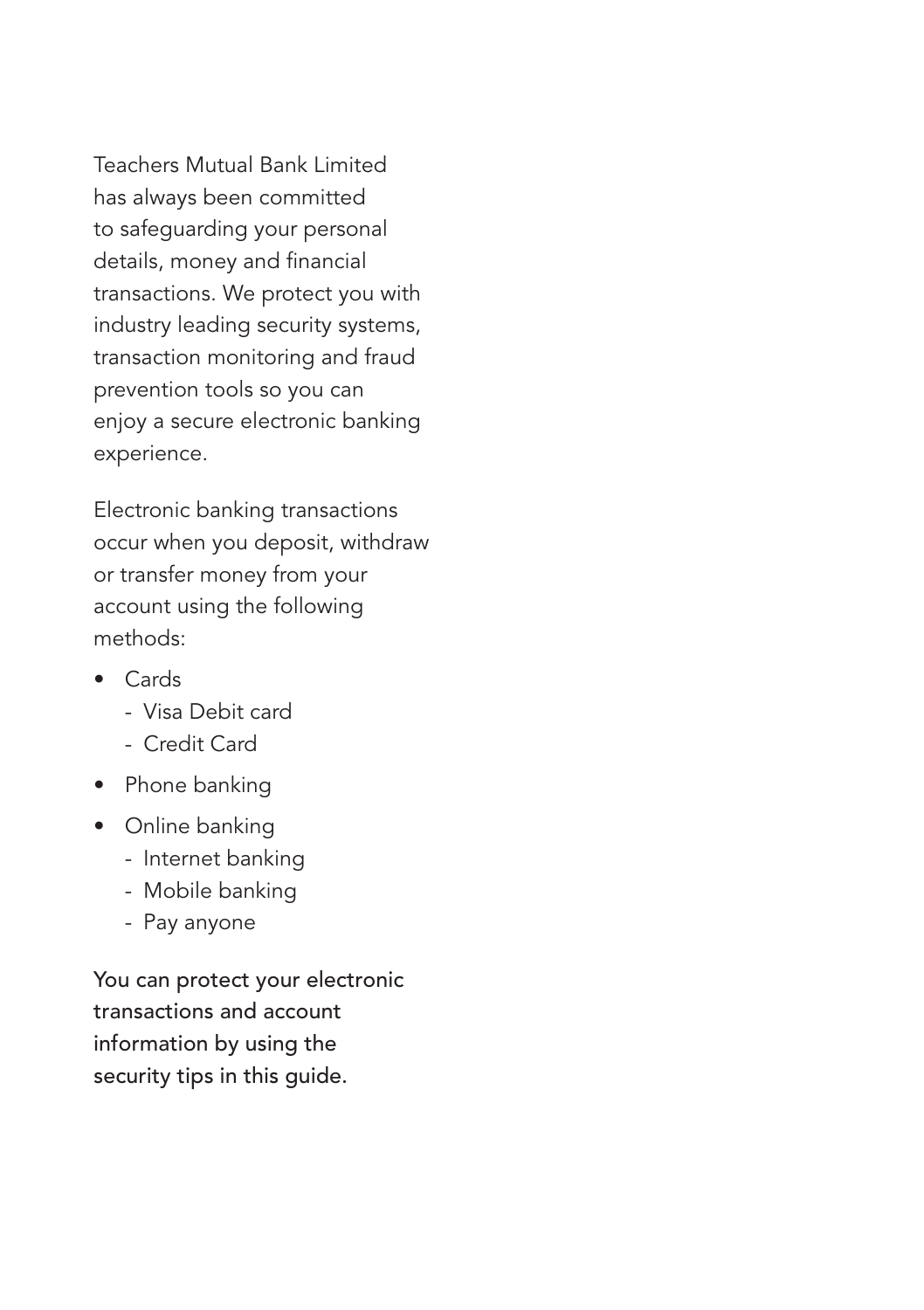## **Contents**

| Card security                                |    |
|----------------------------------------------|----|
| Protecting your card                         | 4  |
| Protecting your PIN                          | 4  |
| Using your card at an ATM or EFTPOS terminal | 5  |
| Card security and online purchases           | 6  |
| Online banking: Security tips                |    |
| Internet and phone banking                   | 7  |
| Mobile banking                               |    |
| Other important information                  |    |
| Protection with security software            | 8  |
| Reduce identity theft                        | 8  |
| Unauthorised electronic transactions         | 8  |
| Notifying us                                 | 9  |
| Keep up to date                              | 9  |
| Other useful websites                        | 9  |
| Key terms                                    | 10 |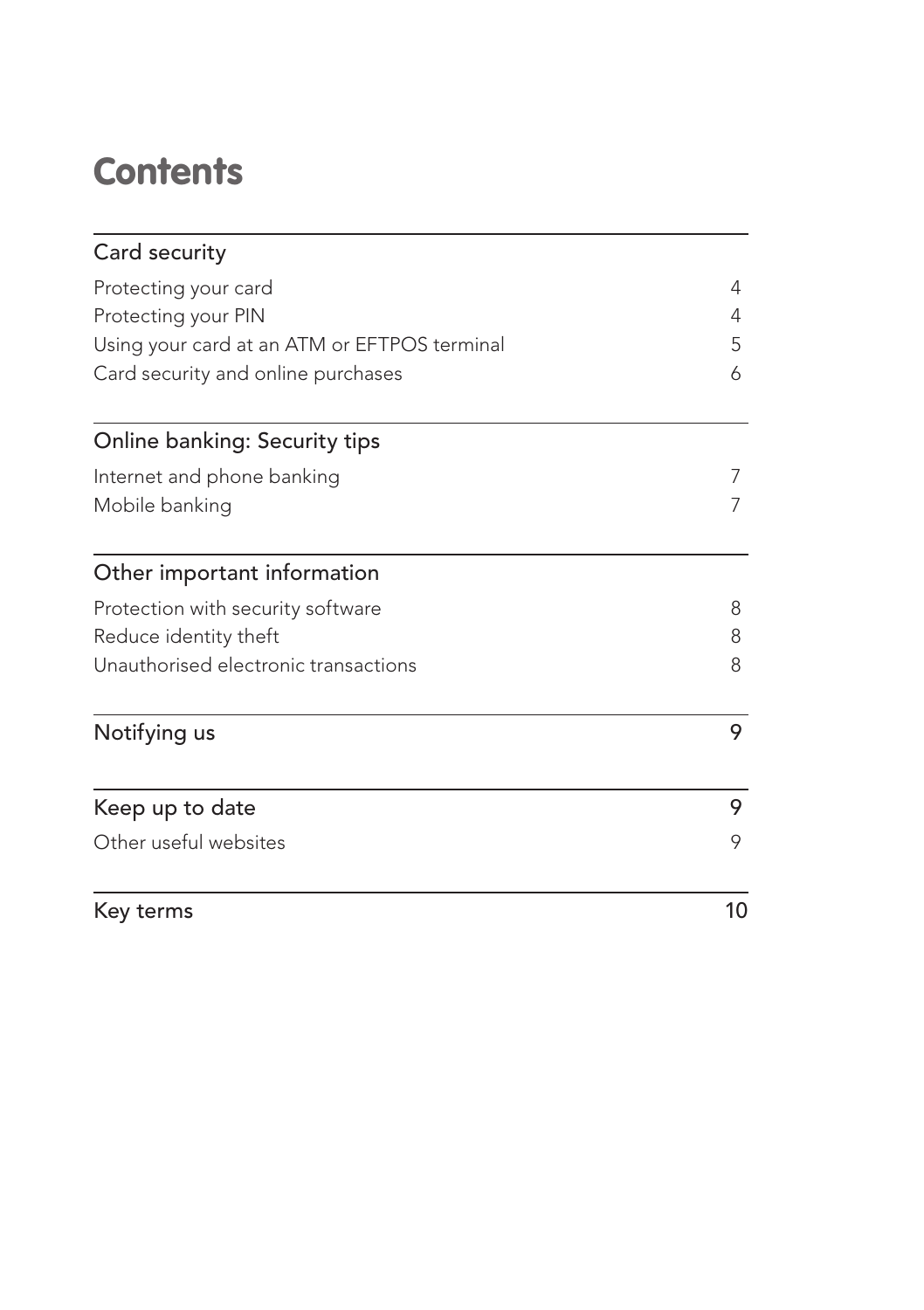## Card security

## Protecting your card

- Sign the signature panel of your card as soon as you receive it.
- Make a record of your card number and telephone number for reporting lost or stolen cards and keep it in a safe place.
- Report lost or stolen cards immediately to avoid fraudulent transactions.
- Keep copies of sales and ATM receipts.
- Ensure that you get your card back after every purchase or ATM transaction.
- Never give your card to anyone, even family or friends. You may want to request an additional card for their use.
- When your card expires, destroy it by cutting it in half through the signature and magnetic strip.

## Protecting your PIN

- Don't tell anyone your PIN. No one from a financial institution, the police, or a merchant will ask for your PIN. You are the only person who should know it.
- Never record your PIN (disguised or not) on a card, device, computer, mobile phone or tablet device.
- Don't write your PIN on your one time password device, account statement or anything you keep with your card.
- Don't select a PIN that is the same as any of your existing PINs. Select a unique PIN to reduce the chance of someone discovering all of your PINs and access codes.
- When changing your PIN or access code, avoid obvious options such as your name, telephone number or date of birth.
- Change your PIN regularly.
- Use a PINSECURE card, a safe and secure way of storing your PIN. This is provided when we send you a new PIN.

## Treat your card as if it is cash.

Do not leave it unattended.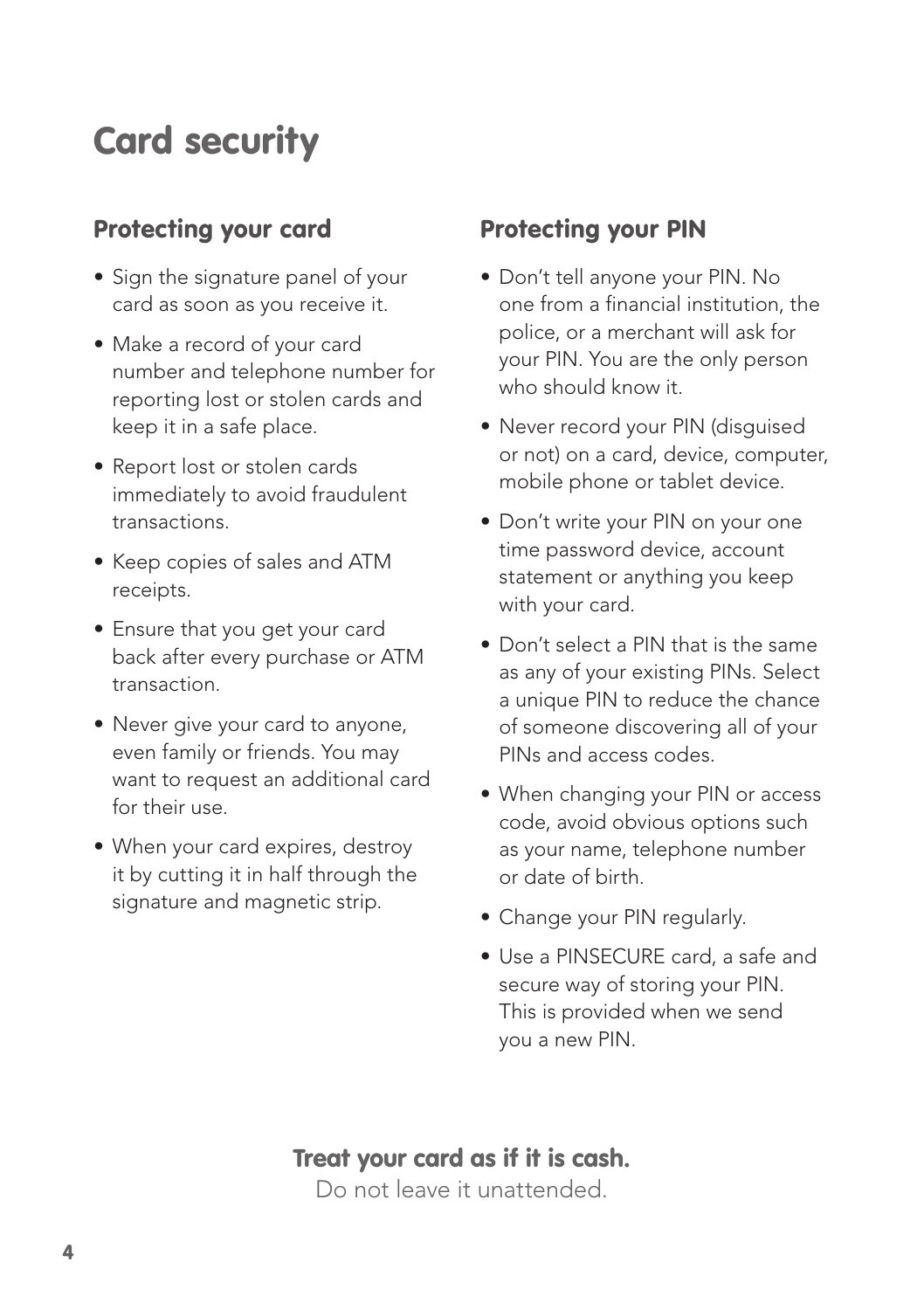#### Using your card at an ATM or EFTPOS terminal

- Be ready to make your transaction when you approach the ATM or EFTPOS terminal.
- If the ATM or EFTPOS terminal appears abnormal in any way, do not use it.
- If an ATM displays messages or signs indicating that the screen directions have been changed or to use another ATM, do not use it. Banks and other ATM owners will not put up messages directing you to specific ATMs, nor would they direct you to use an ATM which has been altered.
- Memorise your PIN before you approach the ATM or EFTPOS terminal.
- Make sure you cover your PIN and stay alert when at an ATM or EFTPOS terminal.
- Be aware of people around you at the ATM. If you feel uncomfortable, use another ATM.
- Take your receipt with you as a transaction record.
- If your card gets stuck inside an ATM, be suspicious of anyone offering their help. Criminals can obtain your PIN by several means, then retrieve your jammed card from the ATM and use it to withdraw funds.

After completing your transaction, secure your card and cash immediately before exiting the ATM or EFTPOS terminal area.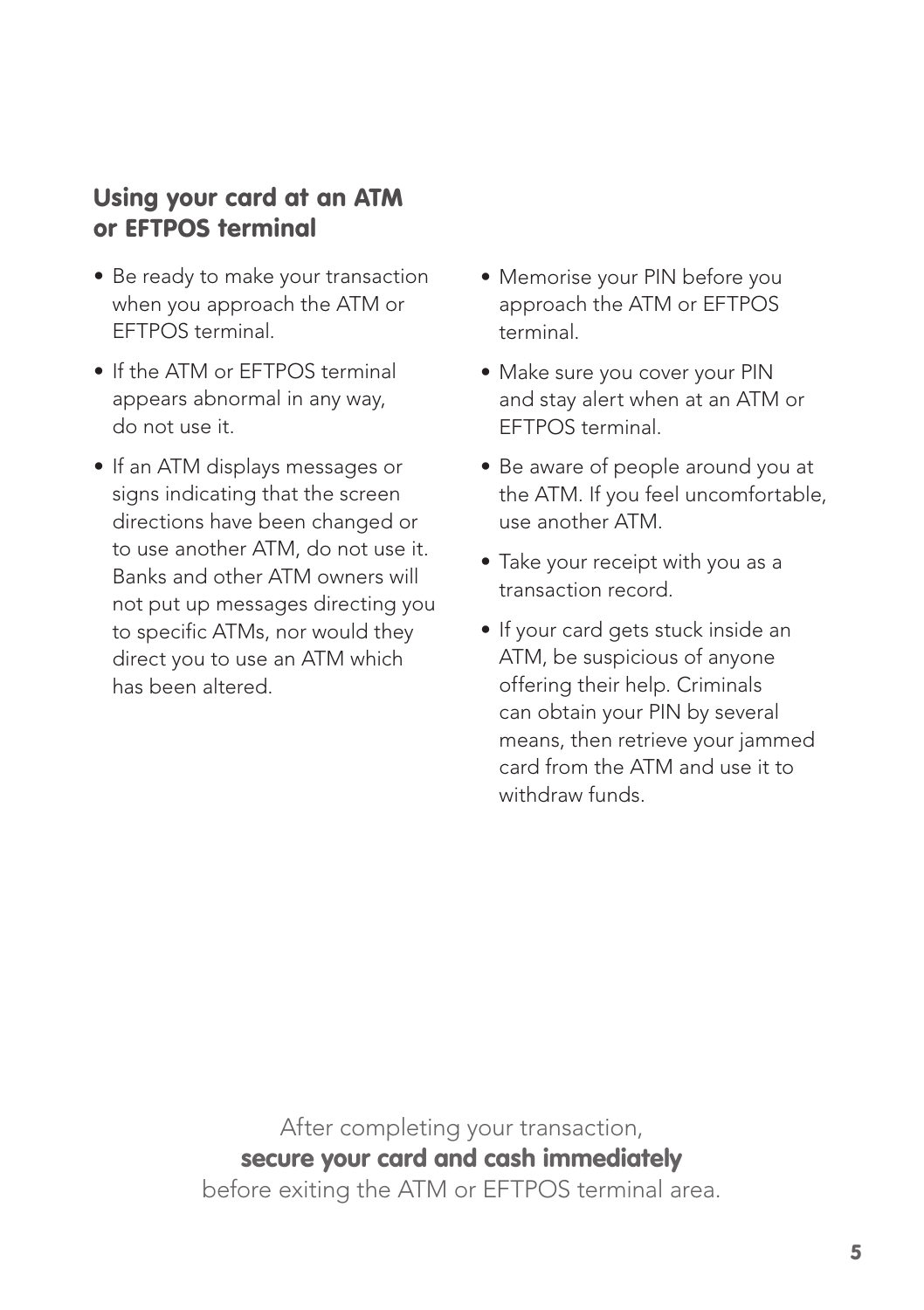### Card security and online purchases

- Look for the padlock displayed on your browser which helps to determine if the website you are using protects your information.
- Only use known and reputable online merchants or stores. Anyone can set up a website, so if you are unsure of the company or their online security then ask for more information before you use their service.
- Make copies of online receipts to make it easier to check your statement.
- Always check your statement, especially after a trip. Check all transactions, even the small ones, because criminals test stolen accounts by buying inexpensive items rather than large ones.

Visa Secure protects your online purchases.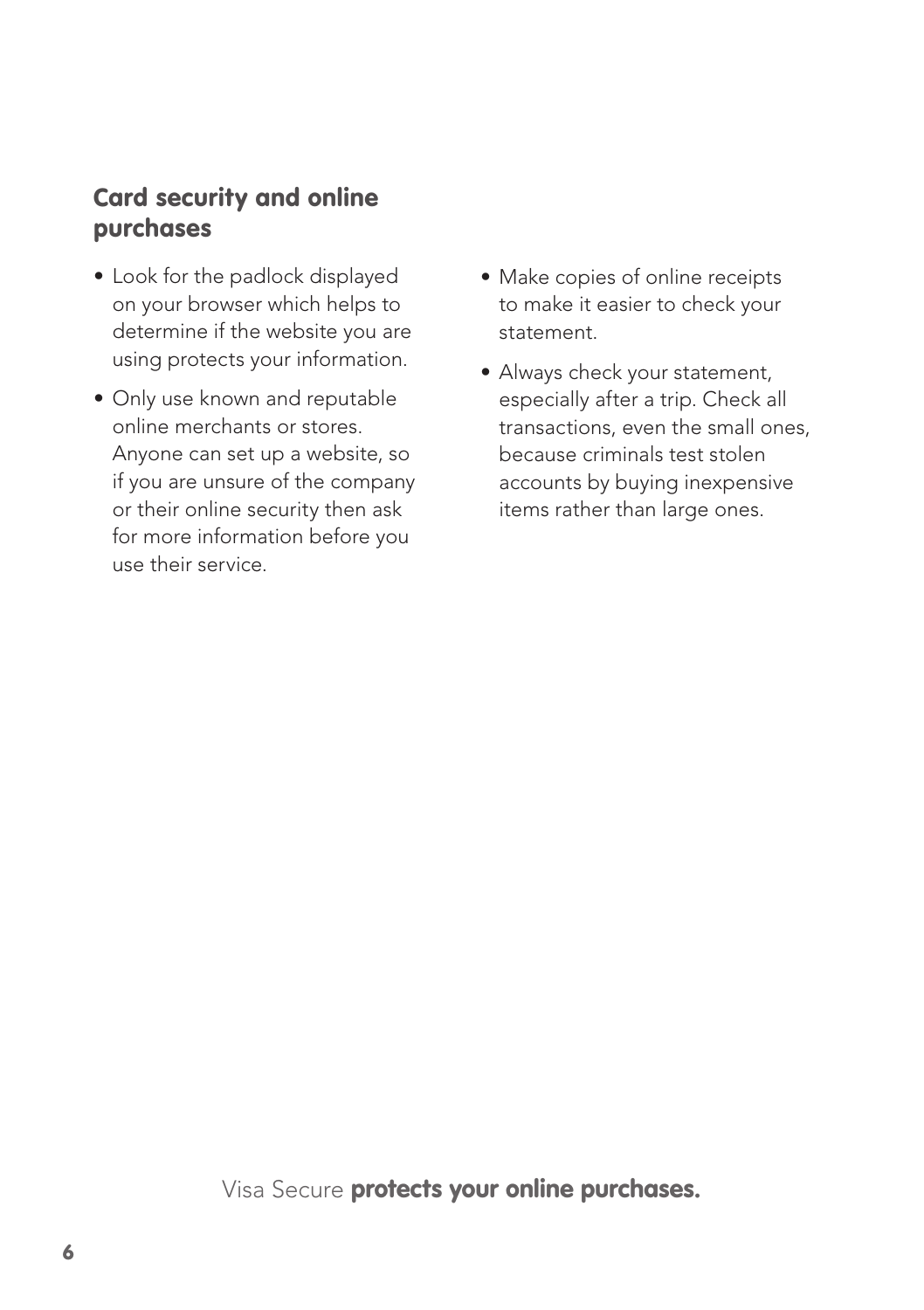## Online banking: Security tips

## Internet and phone banking

- Always type the name of your bank into your web browser e.g. tmbank.com.au, unibank.com.au, fmbank.com.au and hpbank.com.au
- Do not share your access code with anyone including family members or our staff and change your access code regularly.
- Never provide your personal banking information over the internet or phone.
- Never record your access code on your computer or mobile phone.
- Regularly check your transaction history or statement for any unusual or suspicious transactions.
- Increase/reduce your daily transaction limit on your account to meet your daily transaction needs.
- Avoid using public computers at internet cafés or libraries to access internet banking.
- Don't leave your computer unattended while logged into internet banking.

## Mobile banking

- Never store your banking passwords in your smartphone.
- If you don't need to connect to the internet you should switch off Wi-Fi™ and Bluetooth™ in order to ensure your smartphone security is not compromised.
- Only use Wi-Fi™ hot spots that are reputable and password protected.
- You should install smartphone security software and consider programs that can wipe data in the cases of theft or losing your smartphone.
- You should make use of built in security features such as autolocking and password protection.
- Do not 'iailbreak' your smartphone as this makes it vulnerable to malware.
- Limit the amount of personal information on your smartphone.
- Make sure you delete all personal details if you sell or discard your smartphone.

#### One time password security

protects all new and unfamiliar transactions.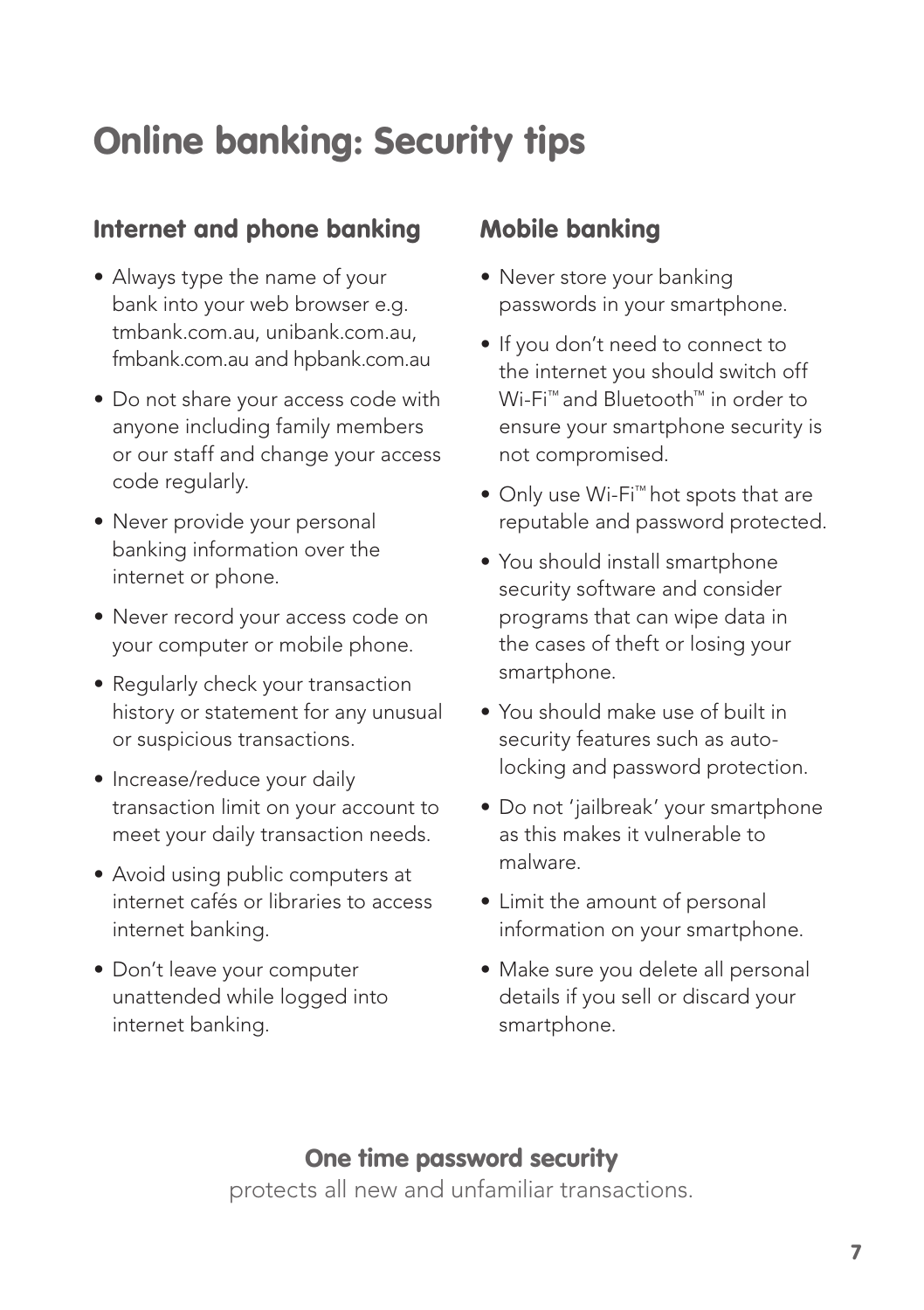## Other important information

## Protection with security software

- Ensure you have security software installed on your computer including anti-virus, anti-spyware, anti-spam and firewall products.
- Ensure regular automatic updates are enabled and virus scans are completed. This will help to keep your computer protected against external attacks by viruses, worms or hackers.
- Be aware of email, online and telephone scams. Teachers Mutual Bank Limited does not send emails requesting you to confirm or disclose your online banking login information.
- Delete spam email and don't open email attachments from unknown sources.
- Choose a reputable online service provider to supply your internet access.
- Disable the option on your web browser to automatically remember user names and access codes.

## Reduce identity theft

- Secure your letterbox to help prevent mail being stolen.
- Ensure documents containing personal details are destroyed or shredded.
- Notify us immediately of changes to your address or contact details.
- Set up a password on your account to use when you speak to us.

## Unauthorised electronic transactions

The ePayments Code provides information on situations where you could be liable for unauthorised electronic transactions involving your card, access code or PIN. Refer to www.asic.gov.au for more information.

Request to receive your statements online.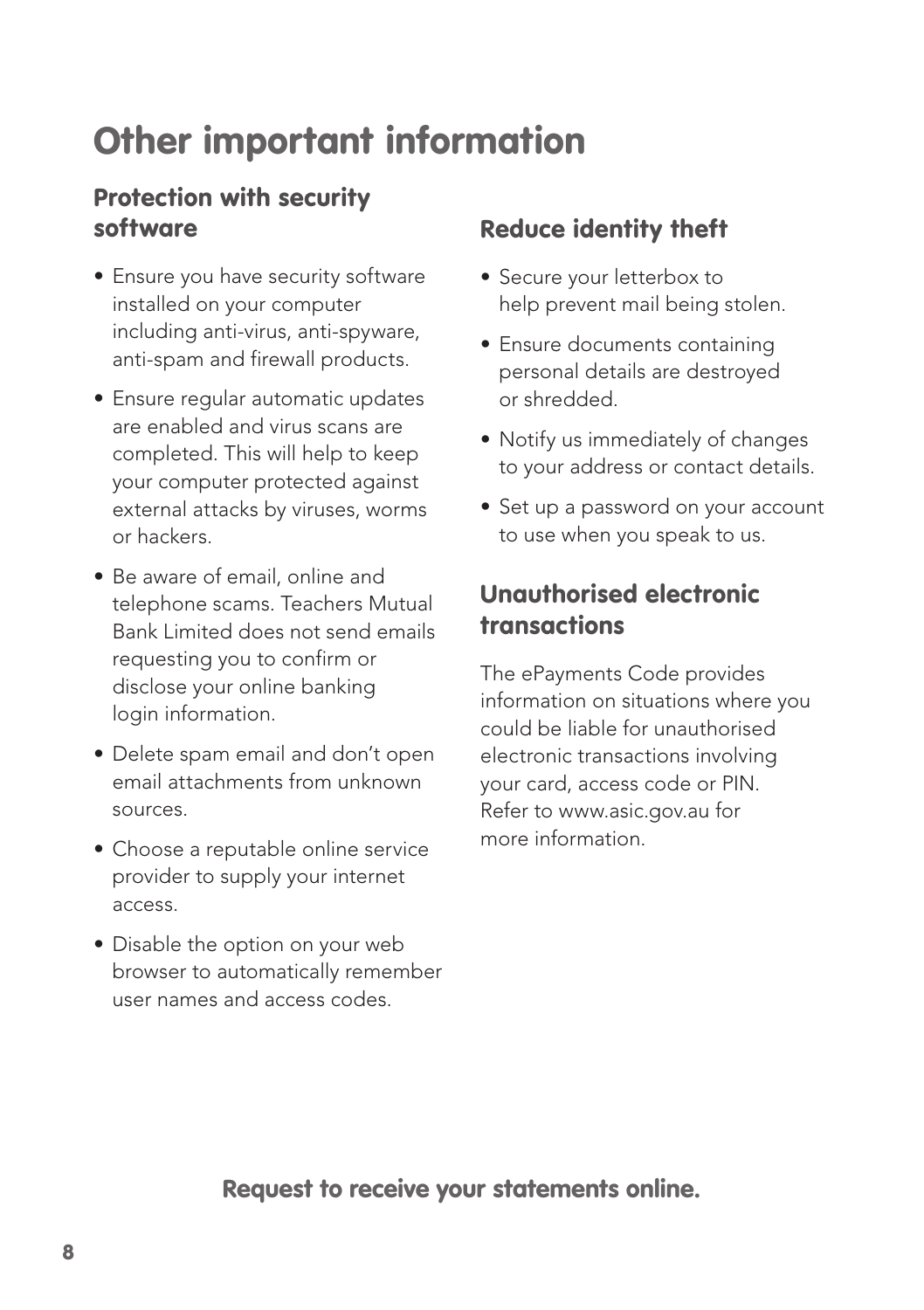Make sure you contact us as soon as you become suspicious or aware that:

- your card has been misused, lost or stolen
- your PIN, access code or any password you use to access your account becomes known to someone else
- your security token has been misused, lost or stolen
- your mobile phone is lost or stolen if your mobile number is registered for SMS security
- there is an error or an unauthorised transaction on your account.

#### Notifying us and the Keep up to date

For more information visit your bank's website

## Other useful websites

www.staysmartonline.gov.au www.scamwatch.gov.au www.protectfinancialid.org.au www.afp.gov.au www.moneysmart.gov.au www.crimecommission.gov.au www.mycreditfile.com.au www.microsoft.com/protect

#### Be aware of email, online and telephone scams.

Teachers Mutual Bank Limited does not send emails requesting you to confirm or disclose your online banking login information.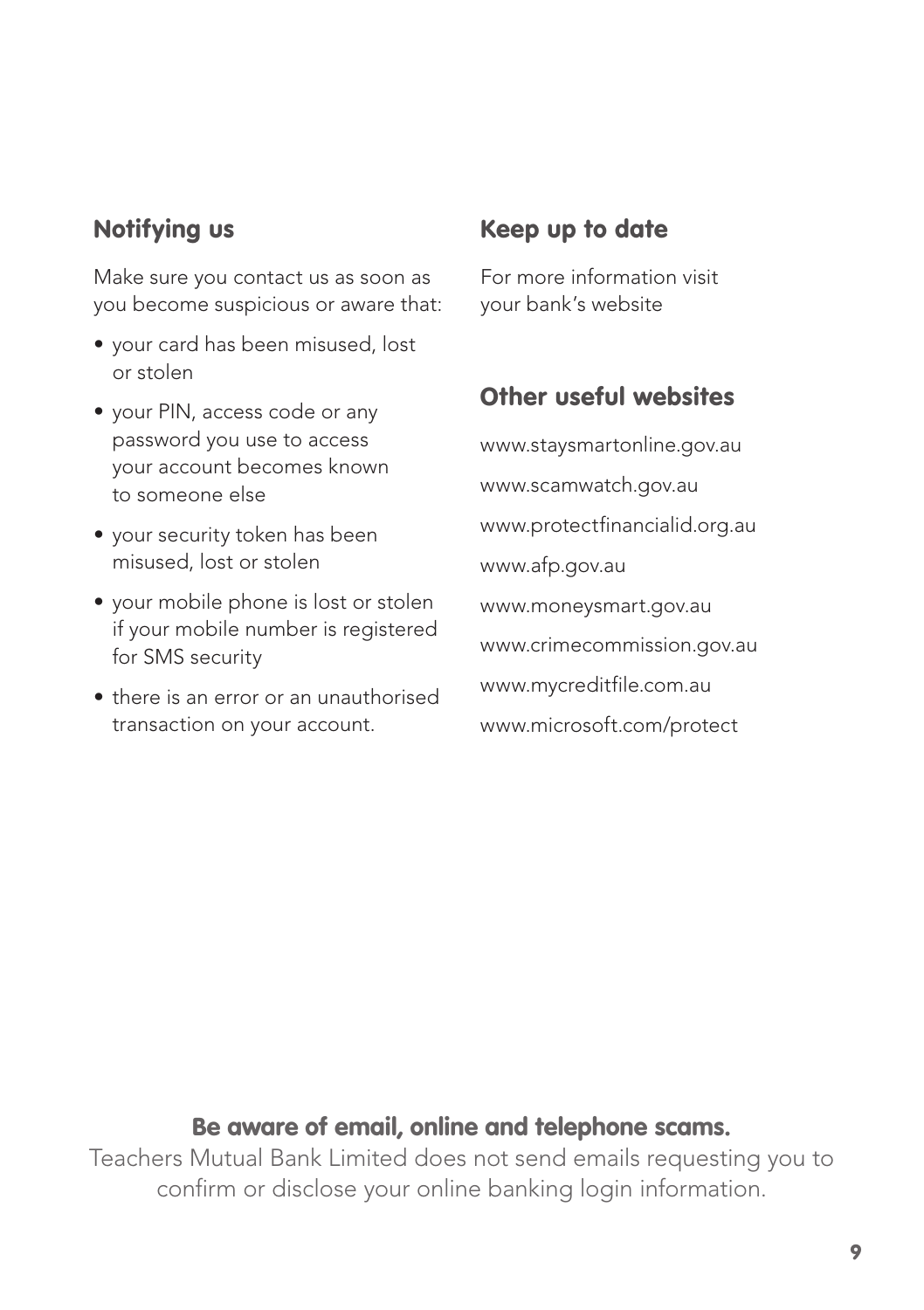## Key terms

| Term                        | Meaning                                                                                                                                                                                     |
|-----------------------------|---------------------------------------------------------------------------------------------------------------------------------------------------------------------------------------------|
| Access code                 | Your online or phone banking password                                                                                                                                                       |
| <b>ATM</b>                  | Automatic Teller Machine                                                                                                                                                                    |
| Chip                        | An electronic microchip embedded in a Visa Debit card or Credit Card<br>offers better security than the magnetic strip, because the chip is more<br>difficult to counterfeit                |
| <b>EFT</b>                  | Electronic Funds Transfer                                                                                                                                                                   |
| ePayments<br>Code           | ePayments Code issued by the Australian Securities and<br>Investments Commission (ASIC)                                                                                                     |
| <b>EFTPOS</b>               | Electronic Funds Transfer at Point of Sale                                                                                                                                                  |
| Electronic<br>transaction   | Any transaction using your account, card, PIN, access code, password,<br>mobile phone or security token                                                                                     |
| Merchant                    | Any retailer or online store that accepts EFTPOS or credit card payments                                                                                                                    |
| One time<br>password        | A six-digit security code sent to your phone via SMS or a security token                                                                                                                    |
| Online<br>banking           | Internet, mobile and pay anyone                                                                                                                                                             |
| PIN                         | Personal Identification Number used for ATM and EFTPOS transactions                                                                                                                         |
| Security<br>token           | A security token generates a one time password which is required when<br>making certain transactions in online banking                                                                      |
| Skimming                    | Involves using a device, either attached to an ATM or at a merchant without<br>your knowledge, to copy the information stored on your card's magnetic<br>strip to create a counterfeit card |
| <b>SMS</b> security         | SMS security generates a one time password on your mobile phone which<br>is required when making certain transactions in online banking                                                     |
| Spam                        | A disruptive, commercial message posted on a computer network or sent<br>as an email                                                                                                        |
| Unauthorised<br>transaction | A transaction that has been made by someone else on your account<br>without your consent or approval                                                                                        |
| Visa Secure                 | Visa Secure is a free service that provides extra protection when you shop<br>online at Visa Secure merchants using your Visa Debit card or Credit Card                                     |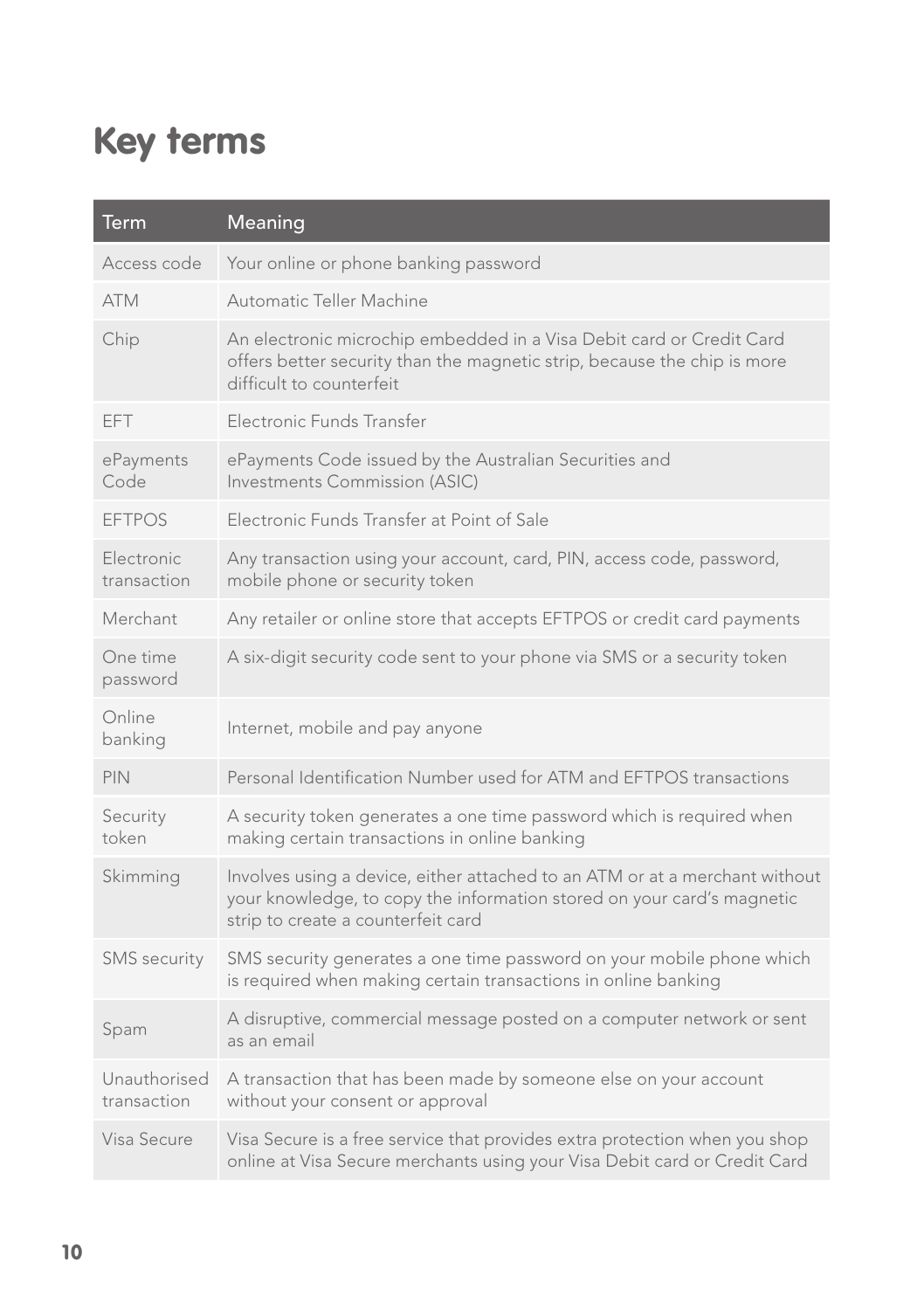This page was left intentionally blank